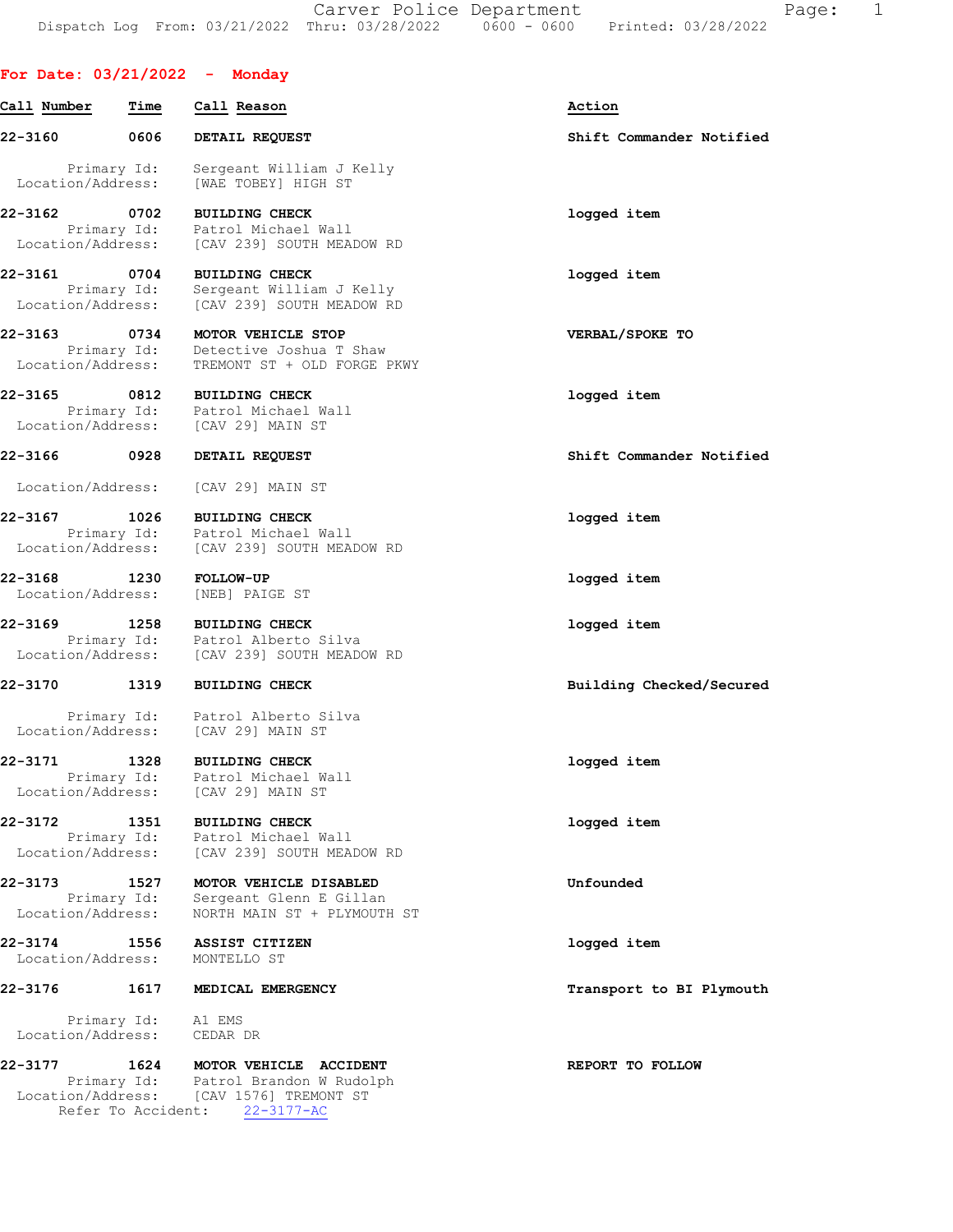| 22-3178                                  | 1626 | SUSPICIOUS PERSON<br>Primary Id: Patrol David Heikkila<br>Location/Address: [CAV 240] FULLER ST                                         | VERBAL/SPOKE TO               |
|------------------------------------------|------|-----------------------------------------------------------------------------------------------------------------------------------------|-------------------------------|
| 22-3179<br>Location/Address: MONTELLO ST |      | 1645 ASSIST CITIZEN<br>Primary Id: Patrol David Heikkila                                                                                | logged item                   |
| 22-3180<br>1650                          |      | <b>BUILDING CHECK</b>                                                                                                                   | Building Checked/Secured      |
| Primary Id:                              |      | Sergeant Joseph R Ritz<br>Location/Address: [CAV 375] NORTH MAIN ST                                                                     |                               |
| 22-3181<br>Location/Address:             | 1719 | Youth Complaint<br>[CAV 2283] WILLIAM ST                                                                                                | VERBAL/SPOKE TO               |
| 22-3182<br>Refer To Accident:            |      | 1820 MOTOR VEHICLE ACCIDENT<br>Primary Id: Patrol Brandon W Rudolph<br>Location/Address: SOUTH MAIN ST + TREMONT ST<br>$22 - 3182 - AC$ | REPORT TO FOLLOW              |
| 22-3183                                  | 1901 | FIRE, Assist FD                                                                                                                         | Fire Services Provided        |
| Location/Address:                        |      | LEONARD ST                                                                                                                              |                               |
| 22-3184                                  | 1907 | DETAIL REQUEST                                                                                                                          | Shift Commander Notified      |
| Primary Id:<br>Location/Address:         |      | Sergeant Joseph R Ritz<br>[WEG] N MAIN ST                                                                                               |                               |
| 22-3185<br>Location/Address:             | 1928 | <b>FOLLOW-UP</b><br>[CAV 1870] HARVEST VIEW WAY                                                                                         | logged item                   |
| 22-3186                                  | 2113 | Health and Welfare check                                                                                                                | No transport, patient refusal |
| Location/Address:                        |      | SILVA ST                                                                                                                                |                               |
| 22-3187                                  | 2327 | <b>BUILDING CHECK</b>                                                                                                                   | Building Checked/Secured      |

 Primary Id: Patrol Brandon W Rudolph Location/Address: [CAV 1437] MAIN ST

## For Date: 03/22/2022 - Tuesday

| 22-3189 | 0005<br>Primary Id: | Plaza Check<br>Sergeant Matthew T Rayner<br>Location/Address: [CAV 138] MAIN ST                 | Plaza checked            |
|---------|---------------------|-------------------------------------------------------------------------------------------------|--------------------------|
| 22-3190 | 0120                | <b>BUILDING CHECK</b>                                                                           | Building Checked/Secured |
|         | Primary Id:         | Sergeant Matthew T Rayner<br>Location/Address: [CAV 1576] TREMONT ST                            |                          |
| 22-3191 | 0126                | <b>BUSINESS CHECK</b><br>Primary Id: Patrol Lawrence Page<br>Location: NORTH MAIN ST BUSINESSES | logged item              |
| 22-3192 | 0147                | <b>BUSINESS CHECK</b><br>Primary Id: Patrol Lawrence Page<br>Location: CENTER BUSINESSES        | logged item              |
| 22-3193 | 0350                | 911 Check                                                                                       | Confirmed Accidental     |
|         | Primary Id:         | Sergeant Matthew T Rayner<br>Location/Address: [CAV 1072] BISBEE DR                             |                          |

22-3194 0534 MEDICAL EMERGENCY No transport, patient refusal

Location/Address: [CAV 1624] MAIN ST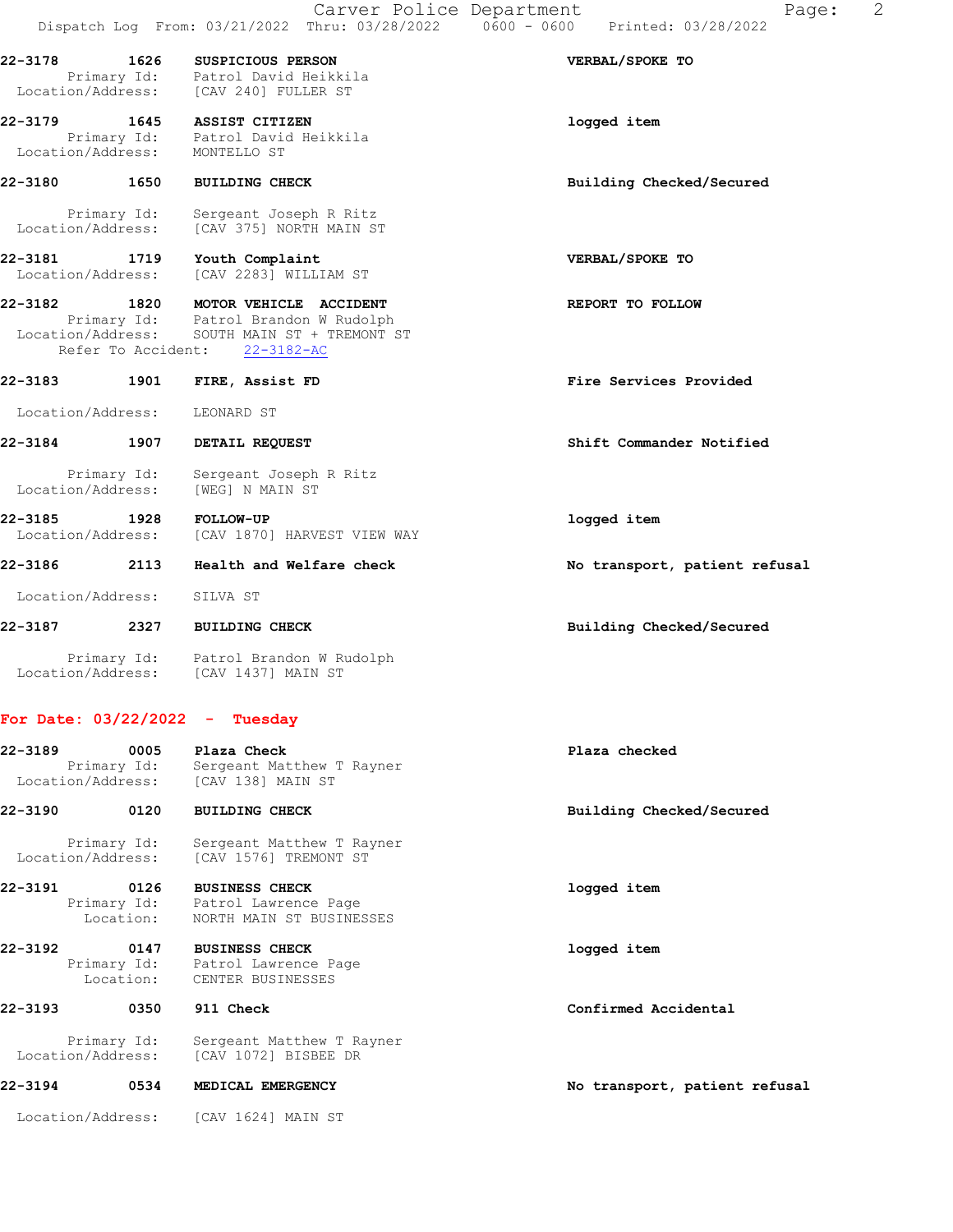22-3197 0918 ANIMAL COMPLAINT Taken/Referred to Other Agency Location/Address: TREMONT ST + CRANBERRY RD 22-3198 0928 ASSIST CITIZEN VERBAL/SPOKE TO Location/Address: [CAV 1464] CENTER ST 22-3199 1011 FOLLOW-UP logged item Location/Address: [CAV 341] MAIN ST 22-3200 1032 FIRE, Assist FD Fire Services Provided Location/Address: RICKARD ST 22-3202 1038 BUILDING CHECK Building Checked/Secured Primary Id: Patrol Alberto Silva Location/Address: [CAV 29] MAIN ST 22-3203 1057 WIRES LOW Taken/Referred to Other Agency Location/Address: NORTH MAIN ST 22-3205 1129 BUILDING CHECK Building Checked/Secured Primary Id: Patrol Alberto Silva Location/Address: [CAV 239] SOUTH MEADOW RD 22-3206 1146 ASSIST OTHER AGENCY Services Rendered Location/Address: NORTH MAIN ST Original Call #: 22-3203 22-3207 1247 MEDICAL EMERGENCY **1247** Transport to BI Plymouth Location/Address: ROGERS ST 22-3208 1247 BUILDING CHECK Building Checked/Secured Primary Id: Patrol Alberto Silva Location/Address: [CAV 29] MAIN ST 22-3209 1300 MEDICAL EMERGENCY **1200** 1300 MEDICAL EMERGENCY Location/Address: QUAKER RD 22-3210 1305 ASSIST CITIZEN **1201 1305 ASSIST CITIZEN**  Primary Id: Patrol Alberto Silva Location/Address: [CAV 1724] PURCHASE ST 22-3212 1405 MOTOR VEHICLE COMPLAINT VERBAL/SPOKE TO Primary Id: Sergeant Glenn E Gillan Location/Address: TREMONT ST 22-3213 1411 MEDICAL EMERGENCY **12000** Transport to BI Plymouth Primary Id: A1 EMS<br>ion/Address: DAVID RD Location/Address: Original Call #: 22-3211 22-3214 1600 ANIMAL COMPLAINT logged item Primary Id: ANIMAL CONTROL OFFICER Elise A Senior Location/Address: PURCHASE ST 22-3216 1605 MEDICAL EMERGENCY **1200 1200 1200 1200 1200 1200 1200** Transport to BI Plymouth Primary Id: A1 EMS Location/Address: PIPERS WAY 22-3217 1611 Identity Theft logged item Primary Id: Patrol Brandon W Rudolph Location/Address: [CAV 2447] DEER HILL LN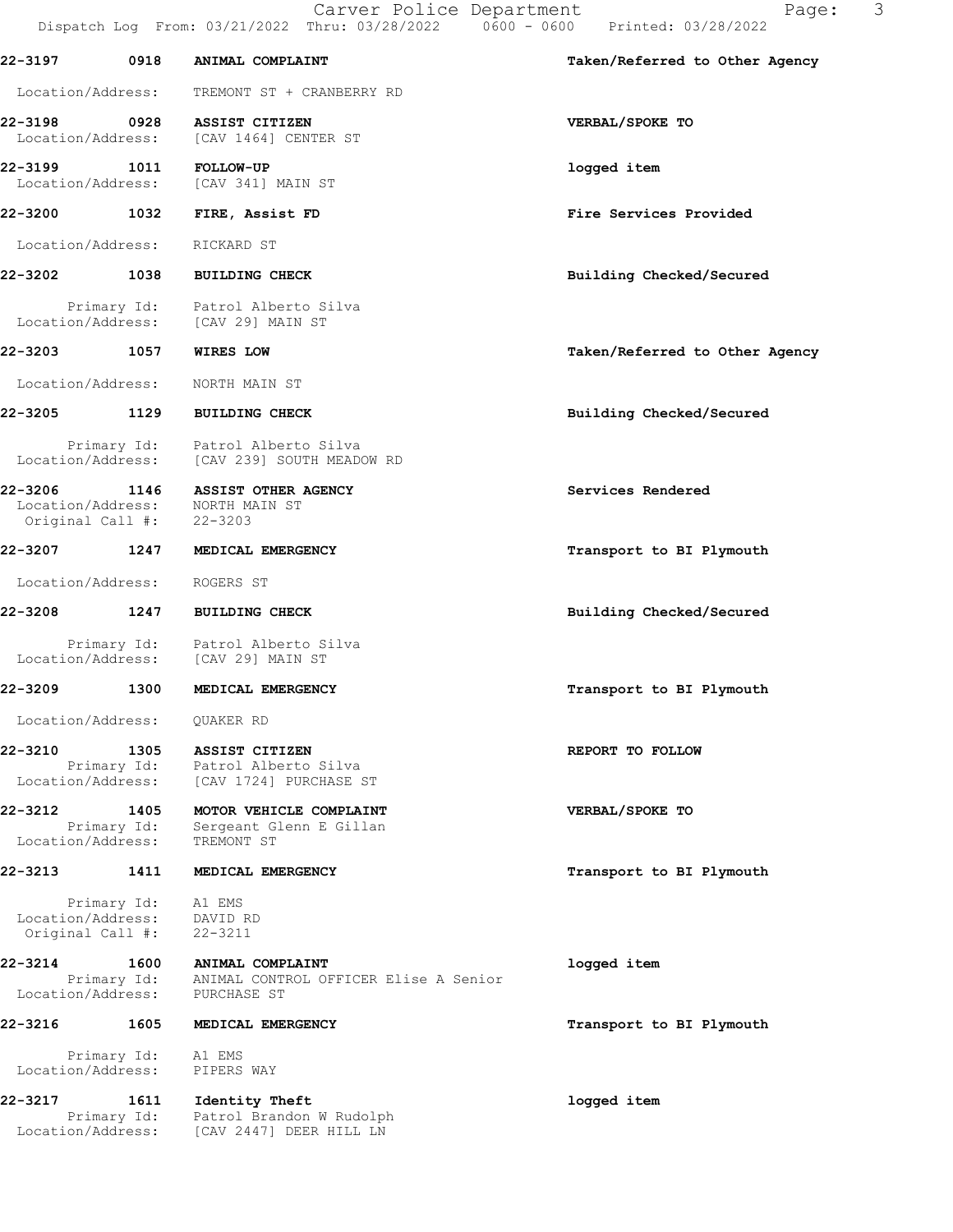22-3219 1654 ATV COMPLAINT GONE ON ARRIVAL Primary Id: Patrol Brandon W Rudolph Location/Address: ROGERS ST

22-3220 1702 BUILDING CHECK Building Checked/Secured Primary Id: Sergeant Joseph R Ritz Location/Address: [CAV 375] NORTH MAIN ST

22-3221 1704 ANIMAL COMPLAINT logged item Primary Id: ANIMAL CONTROL OFFICER Elise A Senior Location/Address: BISBEE DR

22-3222 2046 ASSIST CITIZEN Services Rendered

22-3223 2244 MOTOR VEHICLE STOP VERBAL/SPOKE TO

22-3225 2340 SERVE WARRANT UNABLE TO SERVE

 Primary Id: Patrol Derrick E Ostiguy Vicinity of: SILVA ST

Primary Id: Patrol Brandon W Rudolph

### For Date: 03/23/2022 - Wednesday

Location/Address: PLYMOUTH ST

Location/Address: TREMONT ST

| 22-3226<br>0217<br>Primary Id:<br>Location/Address: |      | <b>BUILDING CHECK</b><br>Patrol Derrick E Ostiguy<br>ICAV 1411 NORTH MAIN ST | logged item |
|-----------------------------------------------------|------|------------------------------------------------------------------------------|-------------|
| 22-3227                                             | 0223 | <b>BUILDING CHECK</b>                                                        | logged item |

 Primary Id: Patrol Derrick E Ostiguy Location/Address: [CAV 1174] NORTH MAIN ST

22-3228 0228 BUILDING CHECK logged item Primary Id: Patrol Derrick E Ostiguy Location/Address: [CAV 375] NORTH MAIN ST

### 22-3229 0614 GENERAL INFO (POLICE) Shift Commander Notified

Primary Id: Patrol Lawrence Page

### 22-3230 0651 DETAIL REQUEST Shift Commander Notified

Primary Id: Patrol Lawrence Page<br>.on/Address: [CAV 138] MAIN ST Location/Address:

### 22-3231 0813 BUILDING CHECK Building Checked/Secured

 Primary Id: Sergeant Joseph R Ritz Location/Address: [CAV 29] MAIN ST

22-3233 0813 LARCENY /FORGERY/ FRAUD REPORT TO FOLLOW Primary Id: Patrol Alberto Silva Location/Address: ROBBINS PATH

22-3234 0828 BUILDING CHECK Building Checked/Secured

 Primary Id: Sergeant Joseph R Ritz Location/Address: [CAV 239] SOUTH MEADOW RD

22-3236 1002 MOTOR VEHICLE COMPLAINT **12000 VERBAL/SPOKE** TO Location/Address: PURCHASE ST

## 22-3238 1021 BUILDING CHECK Building Checked/Secured

 Primary Id: Sergeant Joseph R Ritz Location/Address: [CAV 29] MAIN ST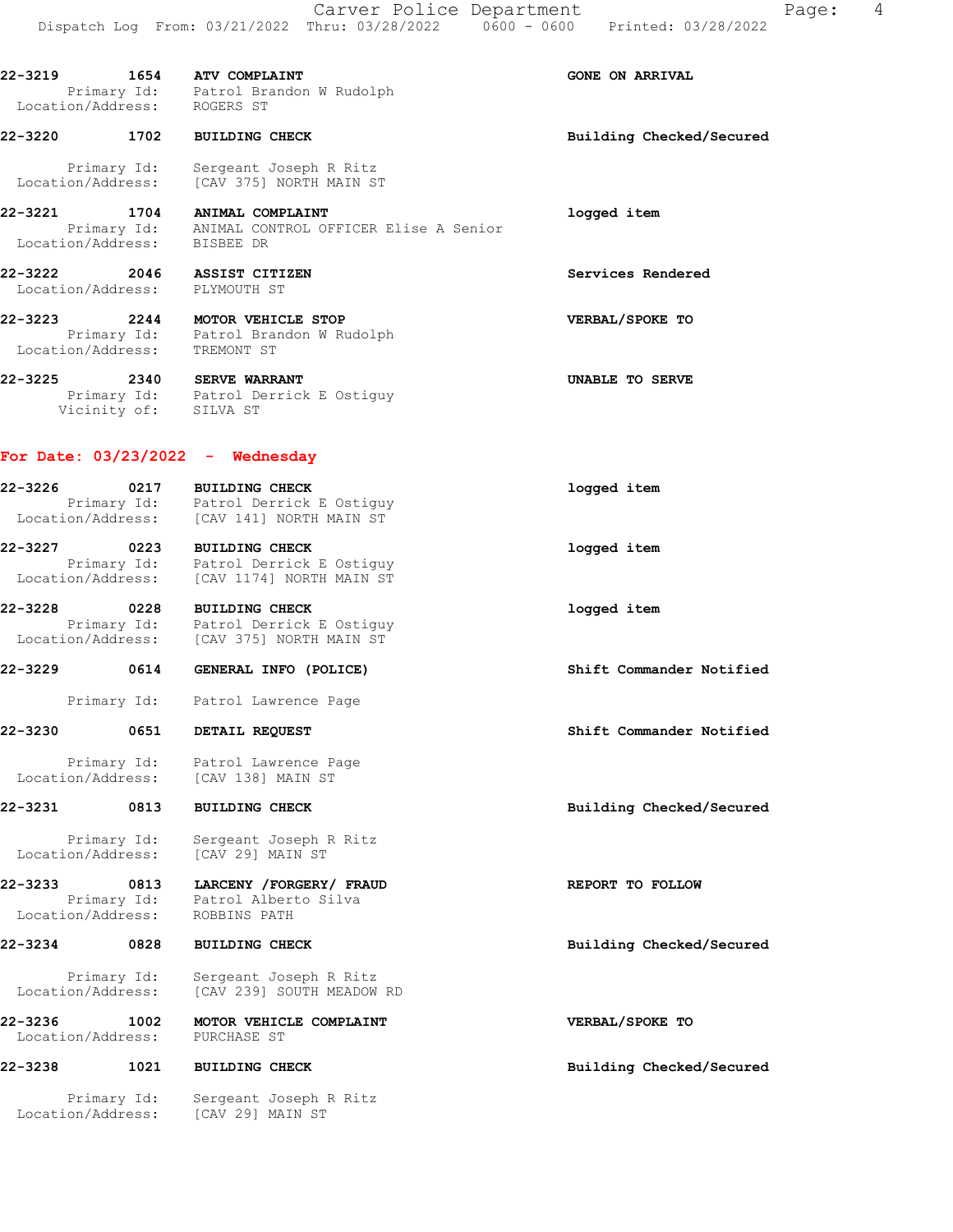| 22-3242 1035<br>Location/Address: |             | <b>FOLLOW-UP</b><br>[CAV 1464] CENTER ST                           | logged item              |
|-----------------------------------|-------------|--------------------------------------------------------------------|--------------------------|
| 22-3239 1050                      |             | <b>BUILDING CHECK</b>                                              | Building Checked/Secured |
| Location/Address:                 | Primary Id: | Sergeant Joseph R Ritz<br>[CAV 239] SOUTH MEADOW RD                |                          |
| 22-3241 1110<br>Location/Address: |             | <b>THREATS</b><br>Primary Id: Patrol David Heikkila<br>VILLAGE WAY | REPORT TO FOLLOW         |
| 22-3243 1145<br>Location/Address: |             | ASSIST CITIZEN<br>[CAV 1464] CENTER ST                             | logged item              |
| 22-3244 1208<br>Location/Address: | Primary Id: | ASSIST OTHER AGENCY<br>Detective Joshua T Shaw<br>WATSON ST        | Services Rendered        |
| 22-3245                           | 1304        | <b>BUILDING CHECK</b>                                              | Building Checked/Secured |
| Location/Address:                 | Primary Id: | Sergeant Joseph R Ritz<br>[CAV 29] MAIN ST                         |                          |
| 22-3246                           | 1344        | <b>BUILDING CHECK</b>                                              | Building Checked/Secured |
| Location/Address:                 | Primary Id: | Sergeant Joseph R Ritz<br>[CAV 239] SOUTH MEADOW RD                |                          |
| 22-3247                           | 1355        | DETAIL REQUEST                                                     | Shift Commander Notified |
| Location/Address:                 |             | [CAV 138] MAIN ST                                                  |                          |
| 22-3248                           | 1414        | 911 Check                                                          | Confirmed Accidental     |
| Location/Address:                 | Primary Id: | Sergeant Joseph R Ritz<br>[CAV 239] SOUTH MEADOW RD                |                          |
| $22 - 3249$                       | 1427        | <b>BUILDING CHECK</b>                                              | Building Checked/Secured |
| Location/Address:                 | Primary Id: | Sergeant Joseph R Ritz<br>[CAV 29] MAIN ST                         |                          |
| 22-3250                           | 1454        | <b>BUILDING CHECK</b>                                              | Building Checked/Secured |
| Location/Address:                 | Primary Id: | Sergeant Joseph R Ritz<br>[CAV 239] SOUTH MEADOW RD                |                          |
| 22-3254<br>Location/Address:      | 1605        | CIVIL MATTER<br>[CAV 53] SOUTH MEADOW RD                           | logged item              |
| 22-3258                           | 2105        | MEDICAL EMERGENCY                                                  | Transport to BI Plymouth |
| Location/Address:                 |             | [CAV 375] NORTH MAIN ST                                            |                          |
| 22-3259                           | 2128        | <b>BUSINESS CHECK</b>                                              | Building Checked/Secured |
| Location/Address:                 |             | [CAV 239] SOUTH MEADOW RD                                          |                          |
| 22-3260                           | 2306        | MEDICAL EMERGENCY                                                  | Transport to BI Plymouth |
| Location/Address:                 |             | [CAV 1526] PLYMOUTH ST                                             |                          |

# For Date: 03/24/2022 - Thursday

| 22-3262           | 0014 | GENERAL INFO (POLICE)     | logged item              |
|-------------------|------|---------------------------|--------------------------|
| 22-3263           | 0021 | ALARM, BURGLAR            | Building Checked/Secured |
| Location/Address: |      | [CAV 247] MEADOWBROOK WAY |                          |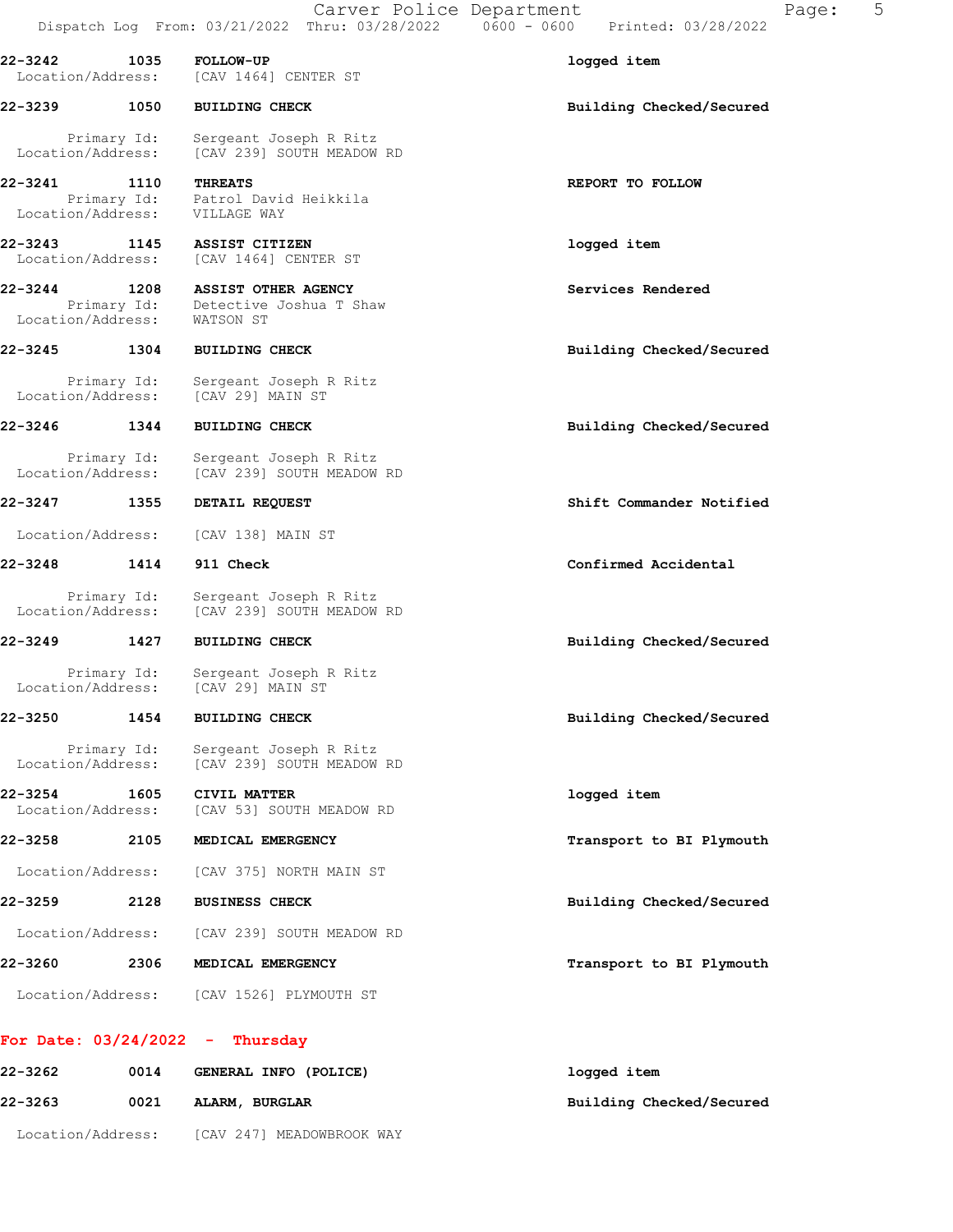22-3264 0028 Plaza Check Plaza checked Primary Id: Sergeant Matthew T Rayner<br>Location/Address: [CAV 138] MAIN ST [CAV 138] MAIN ST 22-3265 0104 Plaza Check Plaza checked Primary Id: Sergeant Matthew T Rayner Location/Address: [CAV 1444] SOUTH MAIN ST 22-3266 0131 BUILDING CHECK logged item Primary Id: Patrol Derrick E Ostiguy Location/Address: [CAV 141] NORTH MAIN ST 22-3267 0132 BUILDING CHECK logged item Primary Id: Patrol Derrick E Ostiguy Location/Address: [CAV 1174] NORTH MAIN ST 22-3268 0204 BUILDING CHECK logged item Primary Id: Patrol Derrick E Ostiguy Location/Address: [CAV 375] NORTH MAIN ST 22-3270 0759 BUILDING CHECK Building Checked/Secured Primary Id: Sergeant Joseph R Ritz Location/Address: [CAV 29] MAIN ST 22-3274 1020 BUILDING CHECK Building Checked/Secured Primary Id: Sergeant Joseph R Ritz Location/Address: [CAV 239] SOUTH MEADOW RD 22-3272 1030 BUILDING CHECK Neighborhood checked Primary Id: Sergeant Glenn E Gillan Location/Address: [CAV 479] PINE ST 22-3273 1048 MEDICAL EMERGENCY 100 100 No transport, patient refusal Location/Address: [CAV 1939] MEADOWBROOK WAY 22-3275 1133 BUILDING CHECK Building Checked/Secured Primary Id: Sergeant Joseph R Ritz Location/Address: [CAV 239] SOUTH MEADOW RD 22-3276 1138 FIRE, Assist FD Taken/Referred to Other Agency Location/Address: [CAV 29] MAIN ST 22-3277 1214 MEDICAL EMERGENCY **120 CONTACT 1214** MEDICAL EMERGENCY Location/Address: MAZZILLI DR 22-3278 1258 BUILDING CHECK Building Checked/Secured Primary Id: Sergeant Joseph R Ritz<br>Location/Address: [CAV 29] MAIN ST [CAV 29] MAIN ST 22-3279 1328 BUILDING CHECK Building Checked/Secured Primary Id: Sergeant Joseph R Ritz Location/Address: [CAV 239] SOUTH MEADOW RD 22-3280 1331 MOTOR VEHICLE STOP VERBAL/SPOKE TO Location/Address: PLYMOUTH ST 22-3282 1429 BUILDING CHECK Building Checked/Secured

 Primary Id: Sergeant Joseph R Ritz Location/Address: [CAV 29] MAIN ST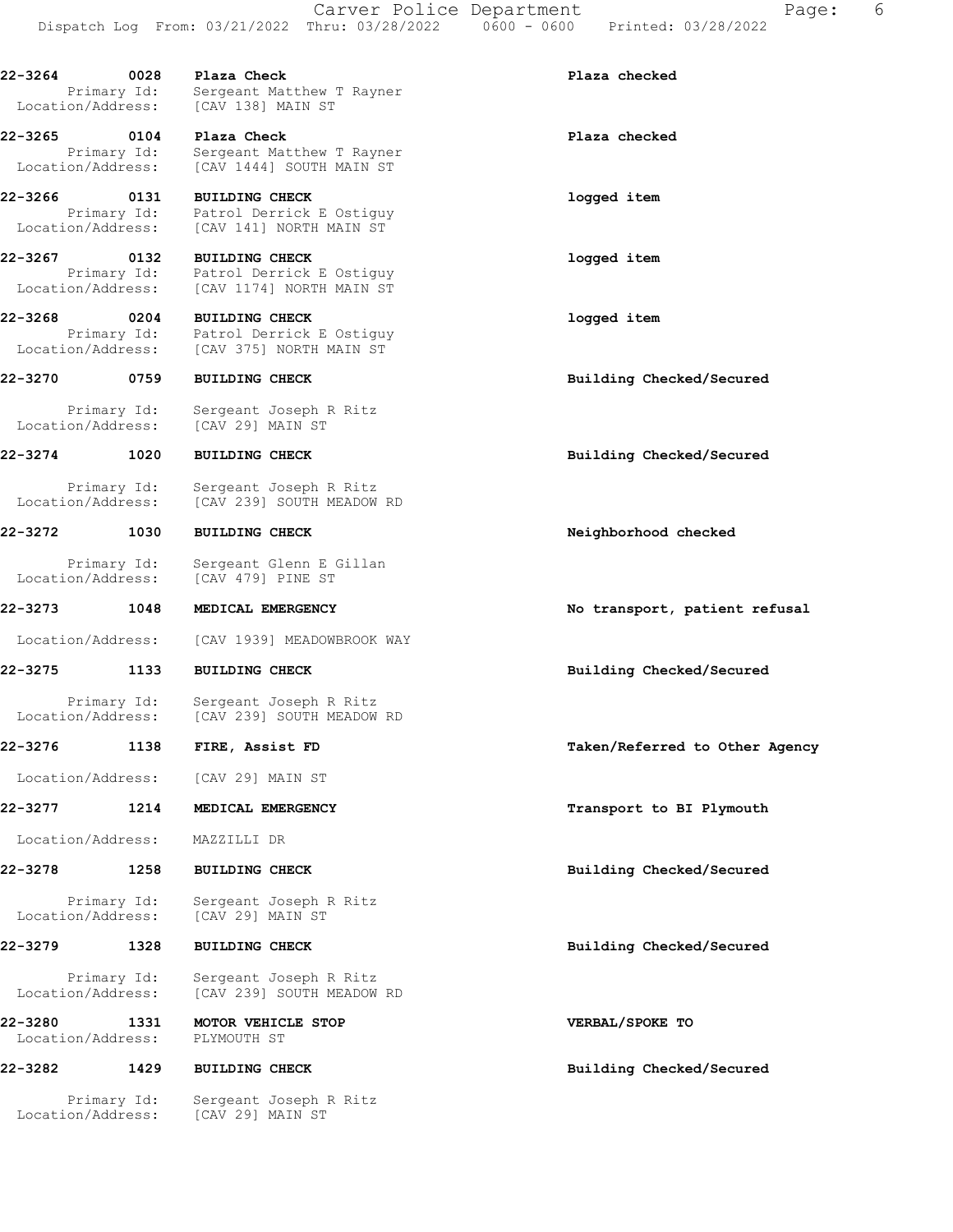|              | 22-3283 1523 MOTOR VEHICLE ACCIDENT<br>Primary Id: Patrol Alberto Silva<br>Vicinity of: TREMONT ST                                           | Unfounded                |
|--------------|----------------------------------------------------------------------------------------------------------------------------------------------|--------------------------|
| 22-3284      | 1537 ASSIST OTHER AGENCY<br>Primary Id: Sergeant Glenn E Gillan<br>Location/Address: BROOK ST                                                | Could Not Locate         |
| 22-3286 1818 | ALARM, BURGLAR                                                                                                                               | Confirmed Accidental     |
|              | Primary Id: Patrol Lawrence Page<br>Location/Address: [CAV 927] MAIN ST                                                                      |                          |
| 22-3287 1915 | DETAIL REQUEST                                                                                                                               | Shift Commander Notified |
|              | Primary Id: Patrol Lawrence Page<br>Location/Address: [BRI] MAPLE AVE                                                                        |                          |
| 22-3288      | 1918 MOTOR VEHICLE STOP<br>Primary Id: Patrol David Heikkila<br>Location/Address: SOUTH MAIN ST + TREMONT ST<br>Refer To Summons: 22-3288-AR | Arrest(s) Made           |
|              | 22-3289 2053 DETAIL REQUEST                                                                                                                  | Shift Commander Notified |
|              | Primary Id: Patrol Lawrence Page<br>Location/Address: [PLY] COMMERCE WAY                                                                     |                          |

| $22 - 3291$                  | 0140                | <b>BUILDING CHECK</b>                                                                                   | Building Checked/Secured |
|------------------------------|---------------------|---------------------------------------------------------------------------------------------------------|--------------------------|
|                              |                     | Primary Id: Patrol Alberto Silva<br>Location/Address: [CAV 29] MAIN ST                                  |                          |
| 22-3292 0150                 |                     | <b>BUILDING CHECK</b>                                                                                   | Building Checked/Secured |
|                              | Primary Id:         | Patrol Alberto Silva<br>Location/Address: [CAV 68] MONTELLO ST                                          |                          |
| 22-3293                      | 0210                | <b>BUILDING CHECK</b>                                                                                   | Building Checked/Secured |
| Location/Address:            | Primary Id:         | Patrol Alberto Silva<br>[CAV 1600] NORTH MAIN ST                                                        |                          |
| 22-3294                      | 0224                | MEDICAL EMERGENCY                                                                                       | Transport to BI Plymouth |
| Location/Address:            |                     | PINE RIDGE WAY                                                                                          |                          |
| 22-3295                      | 0240                | <b>BUILDING CHECK</b>                                                                                   | Building Checked/Secured |
|                              |                     | Primary Id: Patrol Alberto Silva<br>Location/Address: [CAV 387] NORTH MAIN ST                           |                          |
| 22-3296<br>Location/Address: | 0242<br>Primary Id: | <b>BUILDING CHECK</b><br>Patrol Derrick E Ostiguy<br>[CAV 1576] TREMONT ST                              | logged item              |
| 22-3297                      | 0243                | <b>BUILDING CHECK</b>                                                                                   | Building Checked/Secured |
| Location/Address:            | Primary Id:         | Patrol Alberto Silva<br>[CAV 217] NORTH MAIN ST                                                         |                          |
| 22-3298                      | 0245                | <b>BUILDING CHECK</b><br>Primary Id: Patrol Derrick E Ostiguy<br>Location/Address: [CAV 39] LAKEVIEW ST | logged item              |
| 22-3299                      | 0245                | <b>BUILDING CHECK</b>                                                                                   | Building Checked/Secured |

Primary Id: Patrol Alberto Silva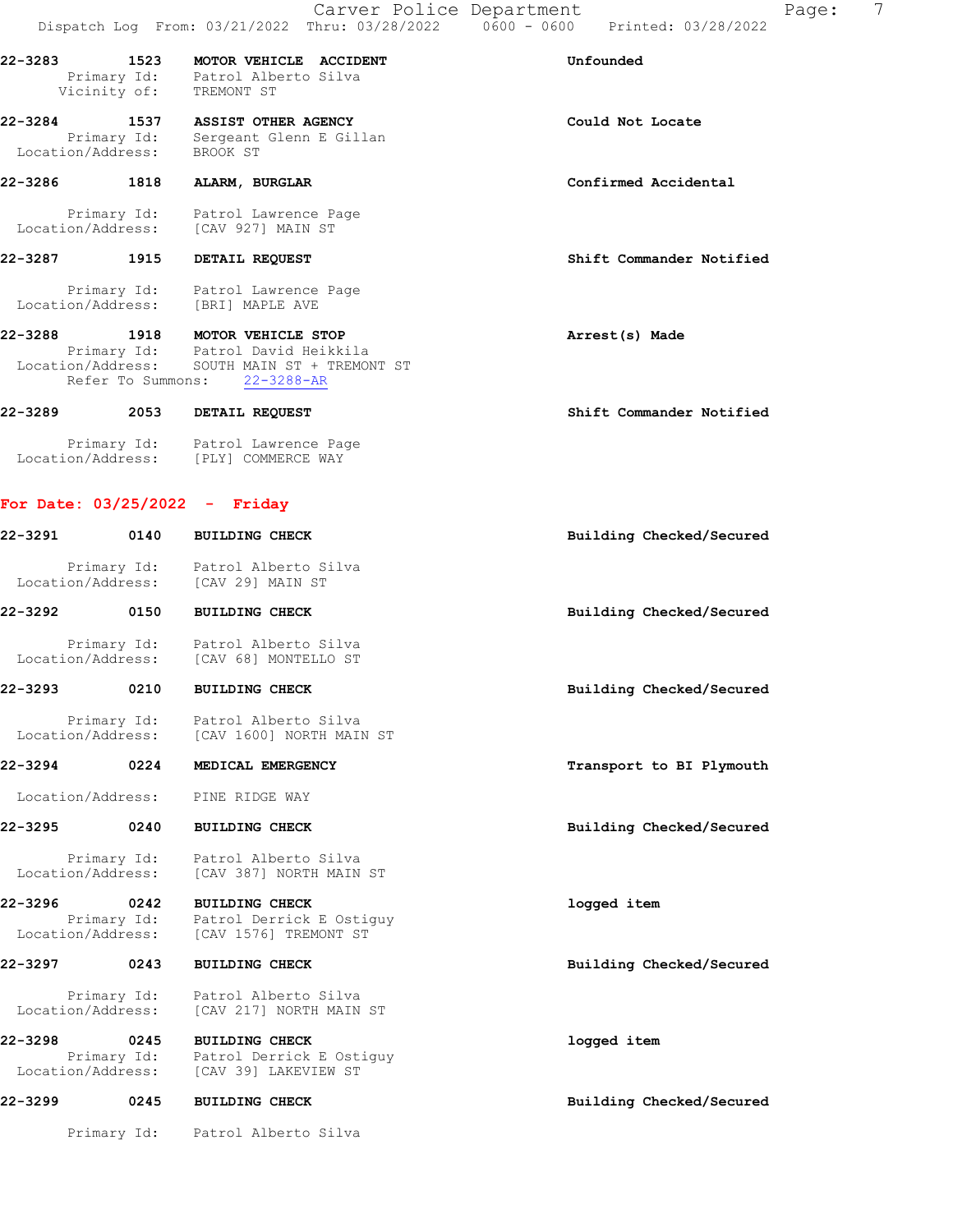Carver Police Department Fage: 8 Dispatch Log From: 03/21/2022 Thru: 03/28/2022 0600 - 0600 Printed: 03/28/2022 Location/Address: [CAV 1075] NORTH MAIN ST 22-3300 0252 BUILDING CHECK logged item Primary Id: Patrol Derrick E Ostiguy Location/Address: SAVERY LN 22-3301 0259 BUILDING CHECK Building Checked/Secured Primary Id: Patrol Alberto Silva Location/Address: [CAV 1574] NORTH MAIN ST 22-3302 0259 BUILDING CHECK logged item Primary Id: Patrol Derrick E Ostiguy Location/Address: [CAV 239] SOUTH MEADOW RD 22-3303 0652 BUILDING CHECK logged item Primary Id: Patrol Michael Wall Location/Address: [CAV 239] SOUTH MEADOW RD 22-3304 0655 BUILDING CHECK logged item Primary Id: Patrol Derrick E Ostiguy Location/Address: [CAV 239] SOUTH MEADOW RD 22-3306 0720 MOTOR VEHICLE ACCIDENT **REPORT TO FOLLOW**  Primary Id: Patrol Alberto Silva Location/Address: [CAV 1600] NORTH MAIN ST Refer To Accident: 22-3306-AC 22-3307 0752 BUILDING CHECK **10000000000000000000000000000000000**  Primary Id: Patrol Michael Wall Location/Address: [CAV 29] MAIN ST 22-3308 0758 Radar **notation and the CONTER** logged item Location/Address: [CAV 29] MAIN ST 22-3309 0808 ASSIST OTHER AGENCY No Action Required Location/Address: CANTERBURY DR 22-3310 0856 ASSIST CITIZEN VERBAL/SPOKE TO Primary Id: Detective Joshua T Shaw Location/Address: [CAV 1464] CENTER ST 22-3312 0913 DETAIL REQUEST Shift Commander Notified Primary Id: Sergeant Dennis T Rizzuto Jr Location/Address: [WAE] RED BROOK RD 22-3313 0951 RECORDS REQUEST Services Rendered Location/Address: [CAV 1464] CENTER ST 22-3314 0953 RECORDS REQUEST Services Rendered Location/Address: [CAV 1464] CENTER ST 22-3315 0955 RECORDS REQUEST Services Rendered Location/Address: [CAV 1464] CENTER ST 22-3316 0956 RECORDS REQUEST Services Rendered Location/Address: [CAV 1464] CENTER ST 22-3317 0958 RECORDS REQUEST Services Rendered Location/Address: [CAV 1464] CENTER ST 22-3318 1001 RECORDS REQUEST Services Rendered

22-3319 1003 RECORDS REQUEST Services Rendered Location/Address: [CAV 1464] CENTER ST

Location/Address: [CAV 1464] CENTER ST

22-3320 1007 RECORDS REQUEST Services Rendered Location/Address: [CAV 1464] CENTER ST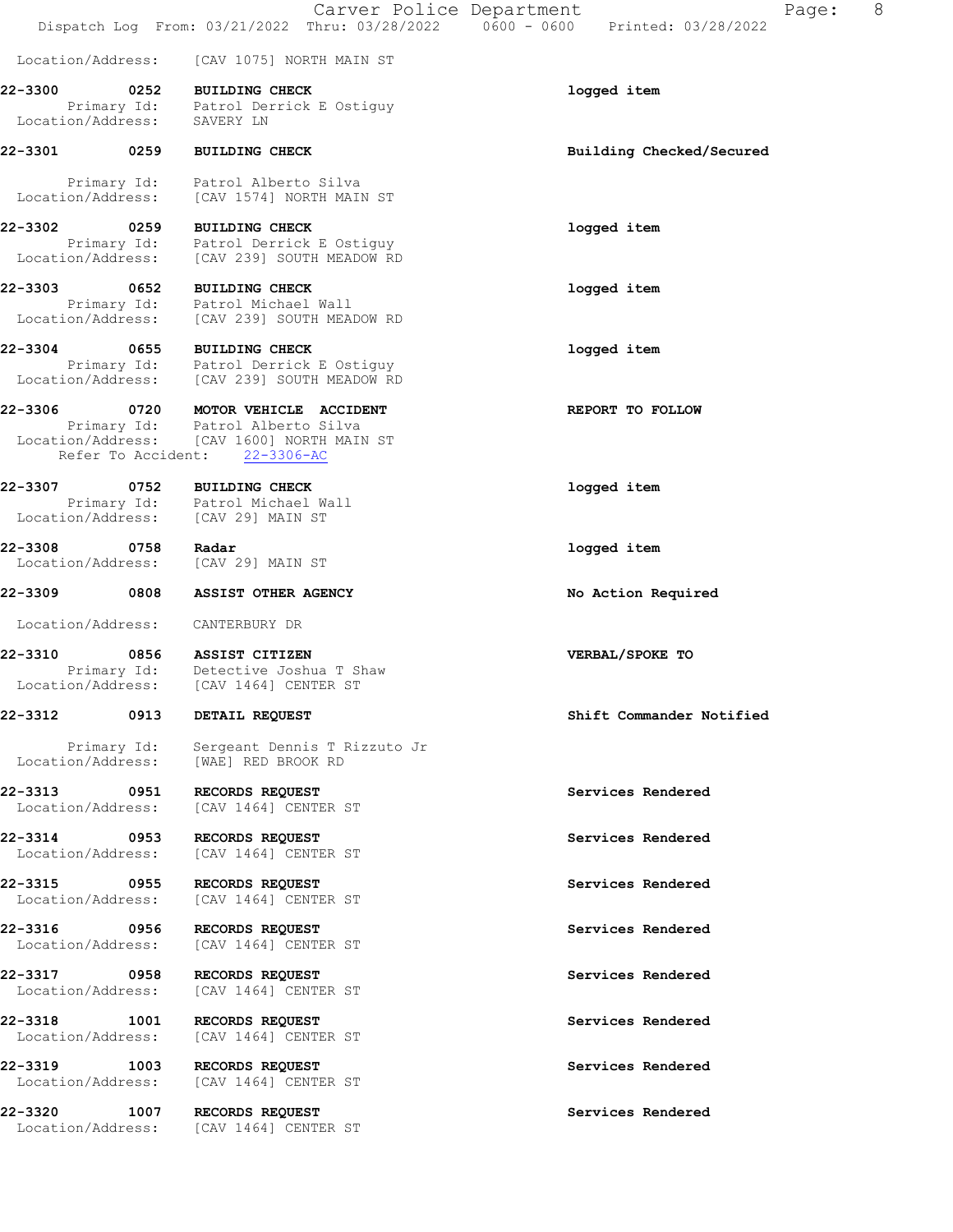| 22-3321           | 1010 | <b>RECORDS REOUEST</b> | Services Rendered |  |
|-------------------|------|------------------------|-------------------|--|
| Location/Address: |      | [CAV 1464] CENTER ST   |                   |  |

22-3322 1019 RECORDS REQUEST Services Rendered Services Rendered Services Rendered

Location/Address: [CAV 29] MAIN ST

Location/Address: QUAKER RD

22-3331 1158 BUILDING CHECK logged item Location/Address: [CAV 29] MAIN ST

Primary Id: Sergeant Dennis T Rizzuto Jr<br>ion/Address: [PLM] LAKE ST Location/Address:

22-3333 1244 ASSIST OTHER AGENCY logged item Primary Id: Sergeant Dennis T Rizzuto Jr Location/Address: [CAV 1464] CENTER ST

 Primary Id: Patrol Michael Wall Location/Address: [CAV 29] MAIN ST

22-3336 1349 ASSIST CITIZEN logged item Location/Address: [CAV 1464] CENTER ST

22-3337 1351 ASSIST CITIZEN VERBAL/SPOKE TO Primary Id: Patrol Alberto Silva Location/Address: [CAV 1464] CENTER ST

Location/Address: BROOK ST

 Primary Id: A2 EMS Location/Address: PLYMOUTH ST

[CAV 1464] CENTER ST 22-3323 1020 RECORDS REQUEST Services Rendered Location/Address: [CAV 1464] CENTER ST

22-3324 1024 RECORDS REQUEST Services Rendered Location/Address: [CAV 1464] CENTER ST

22-3325 1025 RECORDS REQUEST Services Rendered Location/Address: [CAV 1464] CENTER ST

22-3326 1027 RECORDS REQUEST Services Rendered Location/Address: [CAV 1464] CENTER ST

22-3327 1028 RECORDS REQUEST<br>
Location/Address: [CAV 1464] CENTER ST [CAV 1464] CENTER ST

22-3328 1030 RECORDS REQUEST Services Rendered Location/Address: [CAV 1464] CENTER ST

22-3329 1120 BUILDING CHECK logged item Primary Id: Patrol Michael Wall

Primary Id: Patrol Michael Wall

### 22-3332 1239 DETAIL REQUEST Shift Commander Notified

22-3334 1300 BUILDING CHECK logged item

22-3338 1446 BUILDING CHECK logged item Primary Id: Patrol Michael Wall Location/Address: [CAV 29] MAIN ST

22-3341 1600 MEDICAL EMERGENCY 1600 1000 Transport to BI Plymouth

22-3330 1130 MEDICAL EMERGENCY **120 120 MEDICAL EMERGENCY** 120 MEDICAL PORT 120 MEDICAL EMERGENCY

22-3339 1445 MEDICAL EMERGENCY **145 CONTRACT SERVIT EXAMPLE 1445** MEDICAL EMERGENCY

22-3340 1538 MEDICAL EMERGENCY **1200 1200 1200 1200 1200 1200 131** Plymouth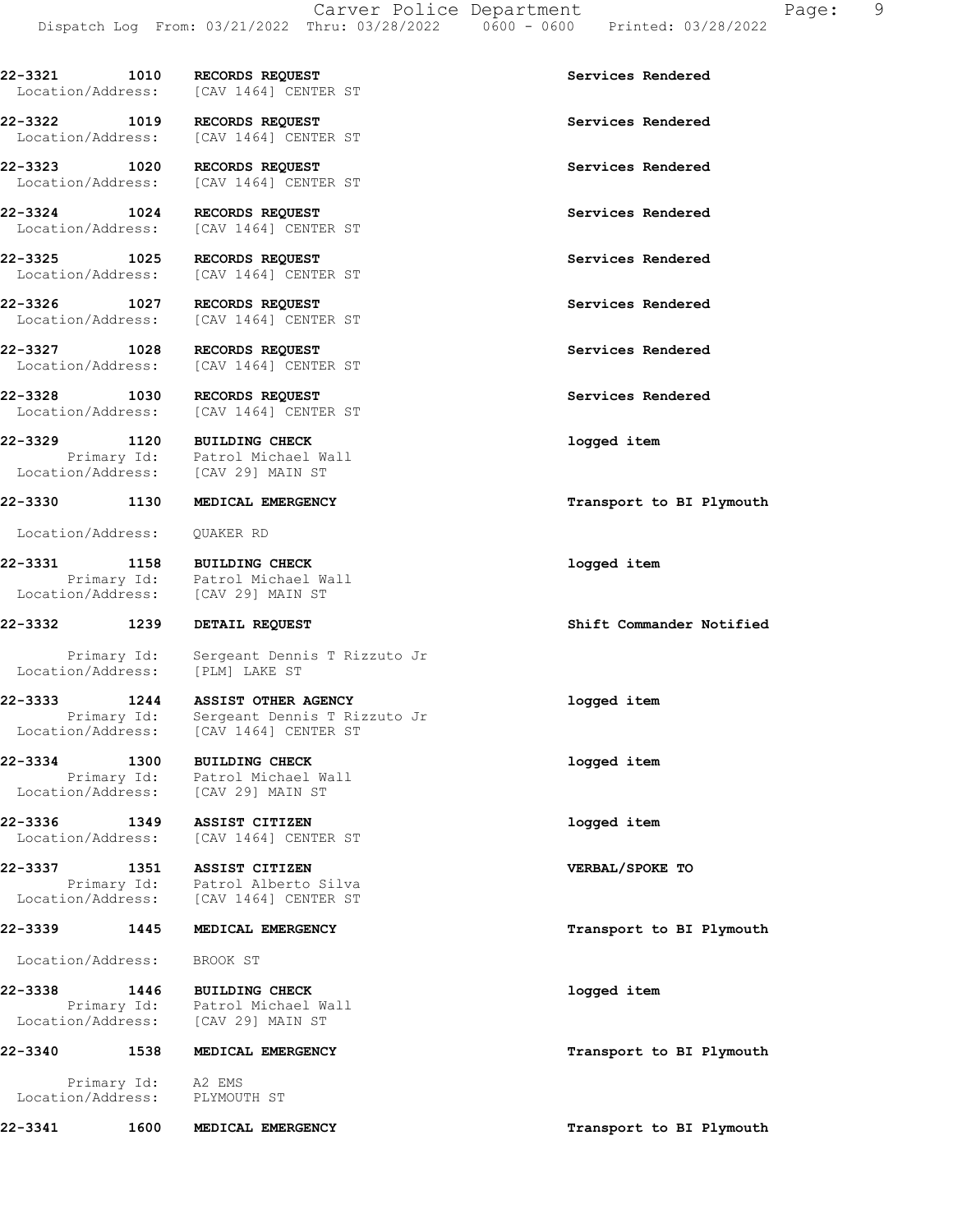| Location/Address: |  |  | [CAV 2897] WENHAM RD |  |
|-------------------|--|--|----------------------|--|
|-------------------|--|--|----------------------|--|

22-3342 1757 ASSIST OTHER AGENCY logged item Location/Address: [CAV 1464] CENTER ST

22-3344 2033 ASSIST CITIZEN VERBAL/SPOKE TO Primary Id: Dispatcher Rebecca L Anctil Location/Address: SILVA ST

### 22-3343 2041 BUILDING CHECK Building Checked/Secured

 Primary Id: Sergeant Joseph R Ritz Location/Address: [CAV 239] SOUTH MEADOW RD

22-3345 2241 DETAIL REQUEST logged item Location/Address: [CAV 1464] CENTER ST

## For Date: 03/26/2022 - Saturday

Location/Address: [CAV 461] MAIN ST

| 22-3347           | 0146                | Neighborhood/property check                          | Neighborhood checked |
|-------------------|---------------------|------------------------------------------------------|----------------------|
| Location/Address: | Primary Id:         | Sergeant William J Kelly<br>POND ST                  |                      |
| 22-3348 0155      |                     | <b>BUSINESS CHECK</b>                                | logged item          |
| Location/Address: | Primary Id:         | Sergeant William J Kelly<br>[CAV 375] NORTH MAIN ST  |                      |
| 22-3349           | 0159                | <b>BUILDING CHECK</b>                                | logged item          |
| Location/Address: | Primary Id:         | Patrol Derrick E Ostiquy<br>[CAV 1548] TREMONT ST    |                      |
| 22-3350           | 0159                | <b>BUILDING CHECK</b>                                | logged item          |
| Location/Address: | Primary Id:         | Patrol Derrick E Ostiguy<br>[CAV 39] LAKEVIEW ST     |                      |
| 22-3351           | 0200                | <b>BUILDING CHECK</b>                                | logged item          |
| Location/Address: | Primary Id:         | Sergeant William J Kelly<br>[CAV 217] NORTH MAIN ST  |                      |
| 22-3352           | 0208                | <b>BUSINESS CHECK</b>                                | logged item          |
| Location/Address: | Primary Id:         | Sergeant William J Kelly<br>[CAV 1600] NORTH MAIN ST |                      |
| 22-3353           | 0221                | <b>BUSINESS CHECK</b>                                | logged item          |
| Location/Address: | Primary Id:         | Sergeant William J Kelly<br>[CAV 1574] NORTH MAIN ST |                      |
| 22-3354           | 0227                | <b>BUSINESS CHECK</b>                                | logged item          |
| Location/Address: | Primary Id:         | Sergeant William J Kelly<br>[CAV 461] MAIN ST        |                      |
| 22-3355 2011      | 0253                | <b>BUILDING CHECK</b>                                | logged item          |
| Location/Address: | Primary Id:         | Patrol Derrick E Ostiquy<br>SAVERY LN                |                      |
|                   |                     |                                                      |                      |
| 22-3356 0300      | Primary Id:         | <b>BUILDING CHECK</b><br>Patrol Derrick E Ostiguy    | logged item          |
| Location/Address: |                     | [CAV 239] SOUTH MEADOW RD                            |                      |
| 22-3359           | 0912                | 911 Check                                            | Confirmed Accidental |
| Location/Address: | Primary Id:         | Patrol Jeremy E Farquharson<br>PLYMOUTH ST           |                      |
|                   |                     |                                                      |                      |
| 22-3360           | 1037<br>Primary Id: | FIRE, Assist FD<br>Dispatcher Rebecca L Anctil       | Services Rendered    |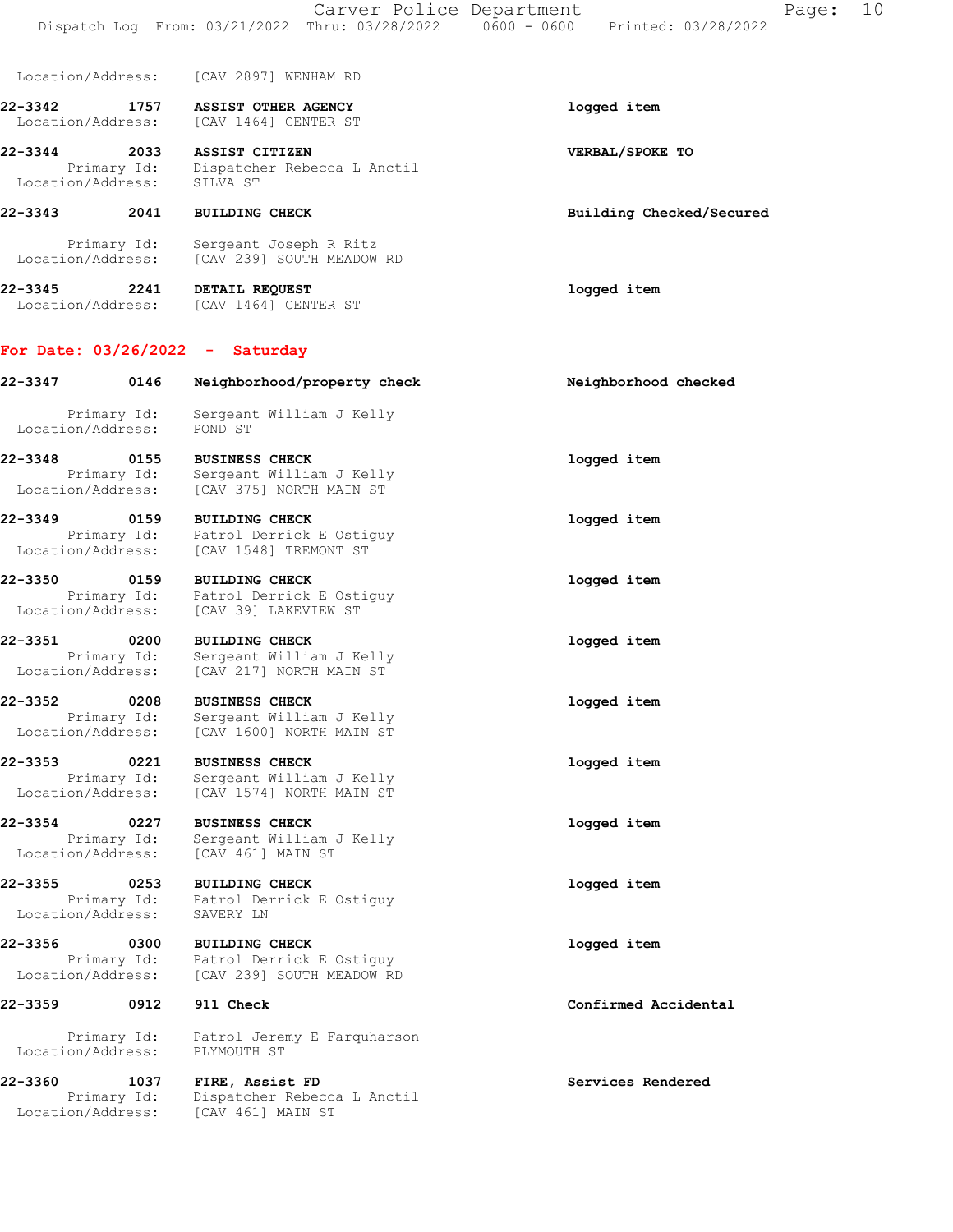|                                             |                     | Carver Police Department<br>Dispatch Log From: 03/21/2022 Thru: 03/28/2022   0600 - 0600   Printed: 03/28/2022                  | 11<br>Page:                    |
|---------------------------------------------|---------------------|---------------------------------------------------------------------------------------------------------------------------------|--------------------------------|
| 22-3362<br>Primary Id:<br>Location/Address: | 1201                | MOTOR VEHICLE COMPLAINT<br>Dispatcher Rebecca L Anctil<br>[CAV 2187] MURDOCK ST                                                 | logged item                    |
| 22-3363 1304                                |                     | ANIMAL COMPLAINT                                                                                                                | Taken/Referred to Other Agency |
| Location/Address:                           | Primary Id:         | ANIMAL CONTROL OFFICER Kathleen Seeley<br>[CAV 1913] MAZZILLI DR                                                                |                                |
|                                             | Refer To Accident:  | 22-3365 1517 MOTOR VEHICLE ACCIDENT<br>Primary Id: Sergeant William J Kelly<br>Location/Address: TREMONT ST<br>$22 - 3365 - AC$ | REPORT TO FOLLOW               |
| 22-3366 1630                                |                     | MEDICAL EMERGENCY                                                                                                               | Transport to BI Plymouth       |
| Location/Address:                           | Primary Id: A1 EMS  | [CAV 2546] DEER HILL LN                                                                                                         |                                |
| 22-3367<br>Location/Address:                | 1634<br>Primary Id: | ASSIST CITIZEN<br>Dispatcher Rebecca L Anctil<br>[CAV 141] NORTH MAIN ST                                                        | VERBAL/SPOKE TO                |
| 22-3368                                     | 1731                | MOTOR VEHICLE COMPLAINT                                                                                                         | Taken/Referred to Other Agency |
| Location/Address:                           | Primary Id:         | Dispatcher Rebecca L Anctil<br>TREMONT ST                                                                                       |                                |
| 22-3369<br>Location/Address:                | 1816<br>Primary Id: | Youth Complaint<br>Sergeant Joseph R Ritz<br>[CAV 1914] MEADOW ST                                                               | logged item                    |
| 22-3370 2219<br>Location/Address:           |                     | SUSPICIOUS MOTOR VEHICLE<br>Primary Id: Patrol Brandon W Rudolph<br>[CAV 514] NORTH MAIN ST                                     | VERBAL/SPOKE TO                |
|                                             |                     | For Date: $03/27/2022 -$ Sunday                                                                                                 |                                |
| 22-3372<br>Location/Address: MAIN ST        |                     | 0119 911 Check                                                                                                                  | Unfounded                      |
| 22-3373                                     | 0130                | <b>BUILDING CHECK</b>                                                                                                           | Building Checked/Secured       |
| Location/Address:                           | Primary Id:         | Patrol Brandon W Rudolph<br>[CAV 1593] NORTH MAIN ST                                                                            |                                |
| 22-3374<br>Location/Address:                | 0138<br>Primary Id: | <b>BUSINESS CHECK</b><br>Sergeant William J Kelly<br>[CAV 1548] TREMONT ST                                                      | logged item                    |
| 22-3375<br>Location/Address:                | 0145<br>Primary Id: | <b>BUSINESS CHECK</b><br>Sergeant William J Kelly<br>[CAV 401] TREMONT ST                                                       | logged item                    |
| 22-3376                                     | 0152                | Neighborhood/property check                                                                                                     | Neighborhood checked           |
| Location/Address:                           | Primary Id:         | Sergeant William J Kelly<br>DEER HILL LN                                                                                        |                                |
| 22-3377<br>Location/Address:                | 0209<br>Primary Id: | <b>BUILDING CHECK</b><br>Sergeant William J Kelly<br>[CAV 239] SOUTH MEADOW RD                                                  | logged item                    |
| 22-3378                                     | 0213                | <b>BUILDING CHECK</b>                                                                                                           | Building Checked/Secured       |
| Location/Address:                           | Primary Id:         | Patrol Brandon W Rudolph<br>[CAV 1306] NORTH MAIN ST                                                                            |                                |

22-3379 0216 BUILDING CHECK Building Checked/Secured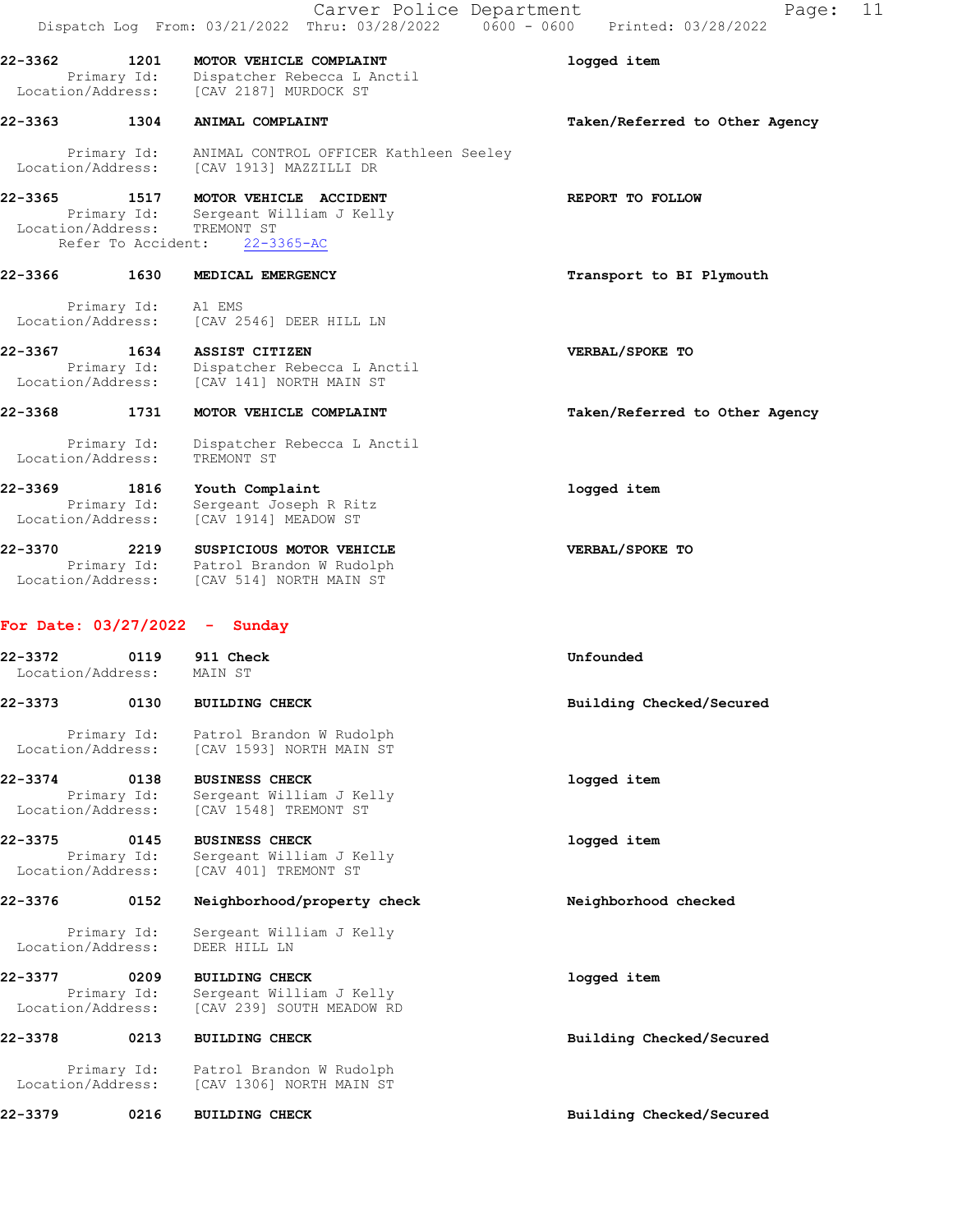|                                                                          |                           | Carver Police Department                                                       | 12<br>Page:<br>Dispatch Log From: 03/21/2022 Thru: 03/28/2022   0600 - 0600   Printed: 03/28/2022 |
|--------------------------------------------------------------------------|---------------------------|--------------------------------------------------------------------------------|---------------------------------------------------------------------------------------------------|
| Location/Address:                                                        | Primary Id:               | Patrol Brandon W Rudolph<br>[CAV 1075] NORTH MAIN ST                           |                                                                                                   |
| 22-3380 0220                                                             |                           | <b>BUILDING CHECK</b>                                                          | Building Checked/Secured                                                                          |
| Location/Address:                                                        | Primary Id:               | Patrol Brandon W Rudolph<br>[CAV 1574] NORTH MAIN ST                           |                                                                                                   |
| 22-3381                                                                  | 0234<br>Primary Id:       | Plaza Check<br>Sergeant William J Kelly<br>Location/Address: [CAV 138] MAIN ST | Plaza checked                                                                                     |
| 22-3382                                                                  | 0424                      | MEDICAL EMERGENCY                                                              | Transport to BI Plymouth                                                                          |
| Location/Address:                                                        |                           | HIGH ST                                                                        |                                                                                                   |
| 22-3383                                                                  | 0649                      | MEDICAL EMERGENCY                                                              | No transport, patient refusal                                                                     |
| Location/Address:                                                        |                           | VILLAGE WAY                                                                    |                                                                                                   |
| 22-3384                                                                  | 0716                      | MEDICAL EMERGENCY                                                              | No transport, patient refusal                                                                     |
| Location/Address:                                                        |                           | WARD ST EXT                                                                    |                                                                                                   |
| 22-3387<br>Location/Address:                                             | 1154<br>Primary Id:       | MOTOR VEHICLE COMPLAINT<br>Patrol Jeremy E Farquharson<br>SOUTH MAIN ST        | Could Not Locate                                                                                  |
| 22-3388                                                                  | 1339<br>Location/Address: | <b>BUILDING CHECK</b><br>[CAV 68] MONTELLO ST                                  | logged item                                                                                       |
| 22-3389<br>Location/Address:                                             | 1342<br>Primary Id:       | SUSPICIOUS ACTIVITY<br>Sergeant Glenn E Gillan<br>MAIN ST                      | logged item                                                                                       |
| 22-3390                                                                  | 1410                      | MEDICAL EMERGENCY                                                              | Transport to BI Plymouth                                                                          |
| Location/Address:                                                        |                           | [CAV 179] JASON DR                                                             |                                                                                                   |
| 22-3391                                                                  | 1434                      | MOTOR VEHICLE STOP                                                             | Citation/Warning Issued                                                                           |
|                                                                          | Vicinity of:              | [CAV 1655] PURCHASE ST                                                         |                                                                                                   |
| 22-3393                                                                  | 1540<br>Location:         | MOTOR VEHICLE COMPLAINT<br>RTE 58 OFF RTE 44                                   | Could Not Locate                                                                                  |
| 22-3394<br>Location/Address:                                             | 1632                      | <b>BUILDING CHECK</b><br>[CAV 1574] NORTH MAIN ST                              | logged item                                                                                       |
| 22-3395                                                                  | 1643                      | MEDICAL EMERGENCY                                                              | Transport to BI Plymouth                                                                          |
| Location/Address:                                                        |                           | [CAV 1432] MAIN ST                                                             |                                                                                                   |
| 22-3396                                                                  | 1659                      | MEDICAL EMERGENCY                                                              | Transport to BI Plymouth                                                                          |
| Location/Address:                                                        | Primary Id:               | Patrol Brandon W Rudolph<br>ROCHESTER RD                                       |                                                                                                   |
| 22-3397                                                                  | 1720                      | 911 Check                                                                      | Confirmed Accidental                                                                              |
| Location/Address:                                                        | Primary Id:               | Sergeant Joseph R Ritz<br>[CAV 2773] WENHAM RD                                 |                                                                                                   |
| 22-3398<br>Location/Address:                                             | 1720<br>Primary Id:       | ASSIST CITIZEN<br>Patrol Brandon W Rudolph<br>[CAV 326] TREMONT ST             | VERBAL/SPOKE TO                                                                                   |
| 22-3399<br>1958<br>Primary Id:<br>Location/Address: [CAV 2157] CALLOW ST |                           | ASSIST CITIZEN<br>Sergeant Joseph R Ritz                                       | Unfounded                                                                                         |
|                                                                          |                           |                                                                                |                                                                                                   |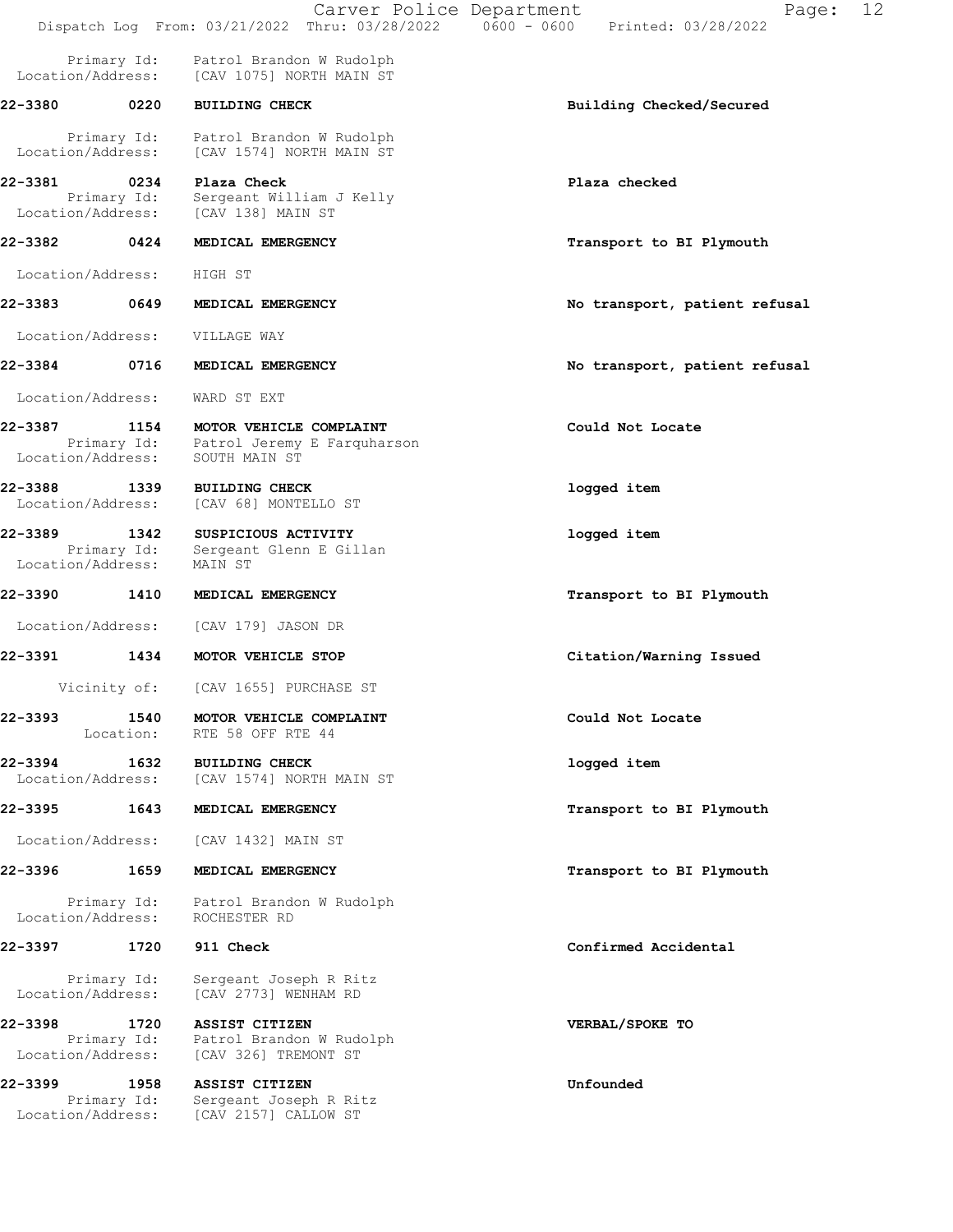Carver Police Department Fage: 13 Dispatch Log From: 03/21/2022 Thru: 03/28/2022 0600 - 0600 Printed: 03/28/2022

| 22-3400           | 2106        | <b>BUILDING CHECK</b>                              | Building Checked/Secured |
|-------------------|-------------|----------------------------------------------------|--------------------------|
| Location/Address: | Primary Id: | Sergeant Joseph R Ritz<br>[CAV 1612] NORTH MAIN ST |                          |
| 22-3401           | 2107        | <b>BUILDING CHECK</b>                              | Building Checked/Secured |
|                   | Primary Id: | Patrol Brandon W Rudolph                           |                          |

# 22-3402 2206 MEDICAL EMERGENCY **1200 CONTACT 1200 PERITS** Transport to BI Plymouth

Location/Address: WARD ST EXT

22-3403 2227 Health and Welfare check Unfounded Primary Id: Sergeant Joseph R Ritz Location/Address: HIGH ST

## For Date: 03/28/2022 - Monday

| 22-3405                      | 0050                | <b>BUILDING CHECK</b>                                                                                                       | Building Checked/Secured |
|------------------------------|---------------------|-----------------------------------------------------------------------------------------------------------------------------|--------------------------|
|                              | Primary Id:         | Patrol Joshua J McDermott<br>Location/Address: [CAV 29] MAIN ST                                                             |                          |
| $22 - 3406$                  | 0052                | <b>BUILDING CHECK</b>                                                                                                       | Building Checked/Secured |
|                              | Primary Id:         | Patrol Joshua J McDermott<br>Location/Address: [CAV 927] MAIN ST                                                            |                          |
| 22-3407                      | 0057                | <b>BUILDING CHECK</b>                                                                                                       | Building Checked/Secured |
| Location/Address:            | Primary Id:         | Patrol Joshua J McDermott<br>[CAV 1574] NORTH MAIN ST                                                                       |                          |
| 22-3408                      | 0109                | <b>BUILDING CHECK</b>                                                                                                       | Building Checked/Secured |
|                              | Primary Id:         | Patrol Joshua J McDermott<br>Location/Address: [CAV 667] NORTH MAIN ST                                                      |                          |
| 22-3409 0112                 |                     | <b>BUILDING CHECK</b>                                                                                                       | Building Checked/Secured |
| Location/Address:            | Primary Id:         | Patrol Joshua J McDermott<br>[CAV 514] NORTH MAIN ST                                                                        |                          |
| 22-3410                      | 0115                | <b>BUSINESS CHECK</b><br>Primary Id: Sergeant William J<br>Location/Address: [CAV 1437] MAIN ST<br>Sergeant William J Kelly | logged item              |
| 22-3411                      | 0116                | <b>BUILDING CHECK</b>                                                                                                       | Building Checked/Secured |
| Location/Address:            | Primary Id:         | Patrol Joshua J McDermott<br>[CAV 68] MONTELLO ST                                                                           |                          |
| 22-3412<br>Location/Address: | 0122<br>Primary Id: | <b>BUILDING CHECK</b><br>Sergeant William J Kelly<br>[CAV 239] SOUTH MEADOW RD                                              | logged item              |
| 22-3413<br>Location/Address: | 0128<br>Primary Id: | SUSPICIOUS ACTIVITY<br>Sergeant William J Kelly<br>PINE ST                                                                  | <b>GONE ON ARRIVAL</b>   |
| 22-3414                      | 0208                | <b>BUILDING CHECK</b>                                                                                                       | Building Checked/Secured |
|                              | Primary Id:         | Patrol Joshua J McDermott<br>Location/Address: [CAV 1629] MAIN ST                                                           |                          |
| 22-3415                      | 0210                | <b>BUILDING CHECK</b>                                                                                                       | Building Checked/Secured |
|                              |                     | Primary Id: Patrol Joshua J McDermott                                                                                       |                          |
|                              |                     |                                                                                                                             |                          |